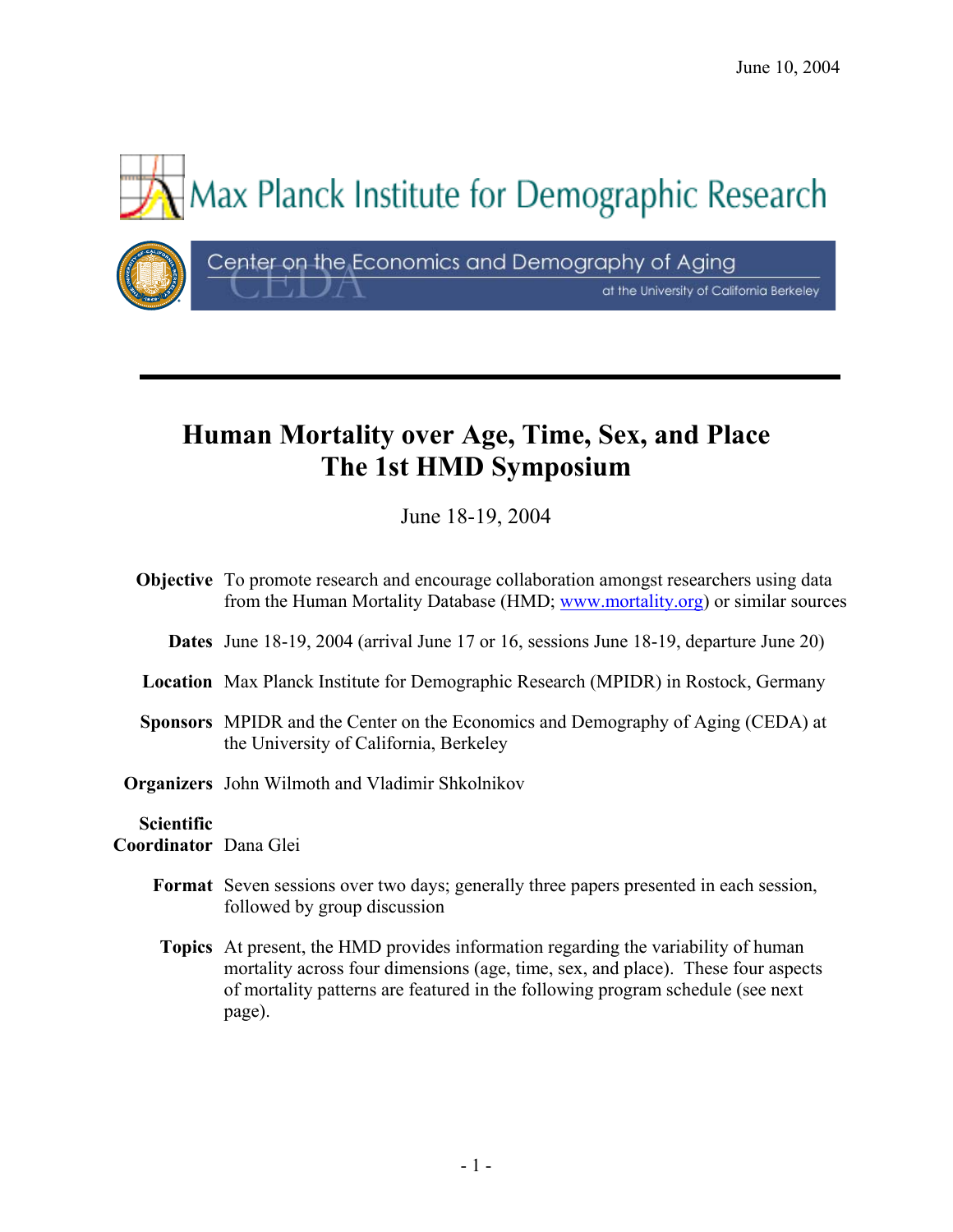# **ABSTRACTS**

Presenters should send an abstract of their paper to Edelgard Katke (katke@demogr.mpg.de) by **Tuesday, June 1, 2004**. A complete version of the conference paper should be send to Monique Verrier (monique@demog.berkeley.edu) by **Friday, June 11, 2004**. Please send a *single* electronic file (preferably a PDF file, otherwise a single MS Word file). The papers will be posted to the CEDA website (http://www.ceda.berkeley.edu/events/confhmd.html) prior to the conference so that everyone can download and print the papers they are interested in.

# **INSTRUCTIONS FOR PRESENTERS**

A laptop and projector for PowerPoint presentations will be available to presenters. Equipment will also be available for anyone who wishes to use overhead transparencies or slides.

Presenters using PowerPoint should send the file with their presentation to Edelgard Katke (katke@demogr.mpg.de) by **Wednesday, June 16, 2004**. We recommend that you also bring a back-up copy of your presentation file. Please inform Edelgard in advance how the presentation will be transported (e.g.,  $3\frac{1}{2}$ " floppy disk, CD, USB stick) so they can have the necessary equipment available if needed.

Presentations will be limited to **15-20 minutes** in order to allow time for discussion at the end of the session. If you have any other questions regarding equipment, please contact Edelgard Katke at the e-mail address shown above.

# **PROGRAM SCHEDULE**

# **Friday, June 18, 2004**

 8:30am-9:15am **Introduction and Overview of HMD** Jim Vaupel – Director of MPIDR John Wilmoth – Director of HMD, University of California, Berkeley Vladimir Shkolnikov – Co-Director of HMD, MPIDR

## 9:15am-10:45am **Session I – Mortality Comparisons over Time and Place**

- 1) Regional patterns and trends in Canadian mortality *Robert Bourbeau and Kirill Andreev*
- 2) Determinants of trends in old-age mortality in seven European countries, 1950-99 *Fanny Janssen (and Johan Mackenbach)*
- 3) Decomposition analysis of trends in Spanish life expectancy and mortality *Rosa Gómez Redondo (and Carl Boe)*

10:45am-11:00am Break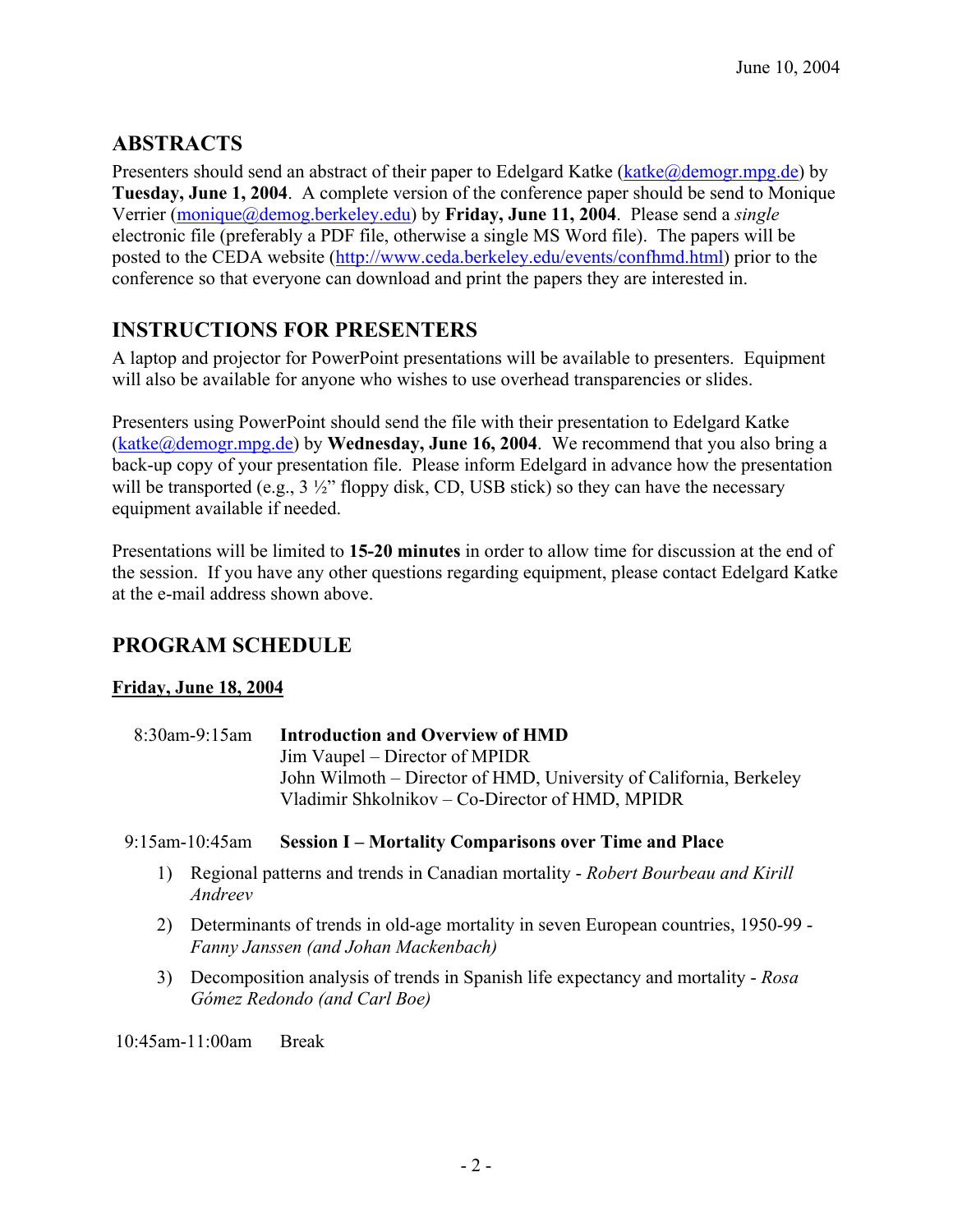## 11:00am-12:00pm **Session II – Mortality Patterns over Age and Time**

- 4) Invariant of life-span distribution across human populations *Anna Krementsova*
- 5) Modeling mortality surfaces *Elisabetta Barbi, Fanny Janssen, and Jim Vaupel*

12:00am-1:15pm Lunch (*provided at MPIDR*)

# 1:15pm-2:45pm **Session III – The Impact of Major Historical Events on Mortality**

- 6) Evidence of immunity, debility and selection as a result of influenza epidemics *Jim Oeppen*
- 7) German unification and the plasticity of mortality at older ages *Rembrandt Scholz (and Heiner Maier)*
- 8) The impact of nearly universal insurance coverage on health care utilization, health, and mortality: evidence from Medicare - *Nicole Maestas, (David Card), and Carlos Dobkin*

2:45pm- 3:00pm Break

# 3:00pm-4:30pm **Session IV – Alternative Data Sources and Quality Assessment**

- 9) Brief overview of indirect methods for measuring mortality in LDCs, with ideas for possible application to historical data for HMD countries - *Ken Hill and Ian Timaeus*
- 10) Comparative quality of mortality data derived from official statistics for both historical and contemporary populations - *John Wilmoth, (Danzhen You, and Bernardo Queiroz)*
- 11) The information on mortality provided by local prospective community studies and surveillance systems in less developed countries - *Gilles Pison*

Evening Group dinner and entertainment

## **Saturday, June 19, 2004**

## 8:45am-10:45am **Session V – Sex Differences in Mortality**

- 12) Difference in life expectancy between sexes: Why is it reducing? *France Meslé*
- 13) Cause-specific contributions to sex differences in adult mortality among whites and African Americans between 1960 and 1995 - *Irma Elo*
- 14) Forecasting sex differences in mortality in high income nations: The contribution of trends in smoking prevalence - *Fred Pampel*
- 15) Trends in gender differences in accidents mortality: Relationships to changing gender roles and other societal trends - *Ingrid Waldron, (Christopher McCloskey, and Inga Earle)*

10:45am-11:00am Break